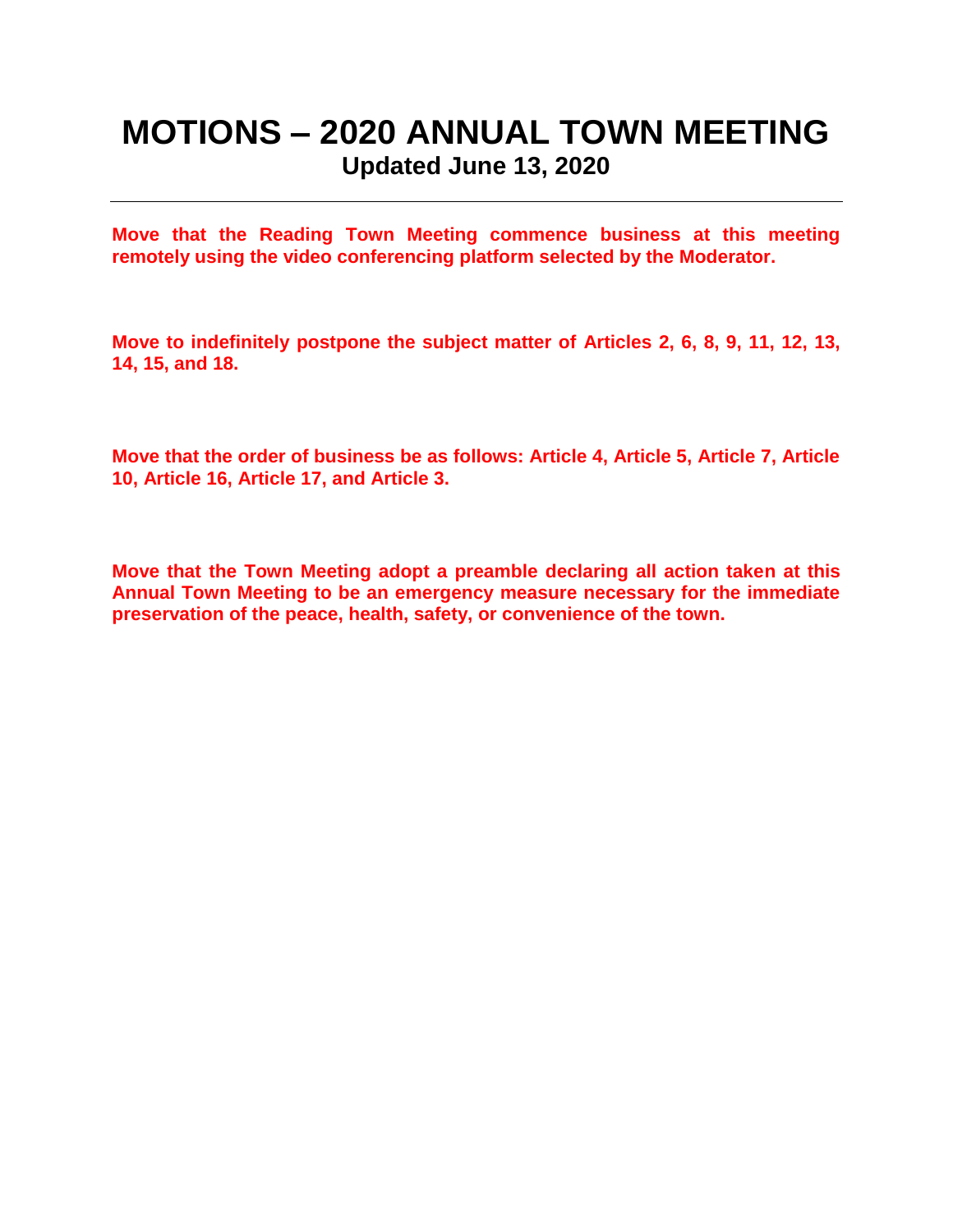## **MOTION UNDER ARTICLE 4 2020 ANNUAL TOWN MEETING**

Move that the Town vote to amend the FY 2020-30 Capital Improvements Program as provided for in Section 7-7 of the Reading Home Rule Charter and as previously amended, by making these changes:

### **General Fund**

### **FY20: no changes**

### **FY21: -\$555,000 net changes**

\$25,000 Initial Project Funding for Parks & Fields space planning \$25,000 DPW Mobile Compressors (moved up from FY22) -\$10,000 Library equipment (fully deleted) -\$25,000 DPW Fences repairs (50% cut) -\$25,000 Town Technology projects (moved to FY22) -\$40,000 Symonds Way parcel planning (moved to FY22) -\$40,000 Senior/Community Center planning (moved to FY22) -\$40,000 Camp Curtis planning (moved to FY22) -\$50,000 Facilities skid steer (moved to FY22) -\$50,000 DPW Sidewalk/Curb (50% cut) -\$50,000 DPW Skim Coating/Sealing (50% cut) -\$50,000 DPW Parking lot improvements (fully deleted) -\$100,000 PBC funding (\$50,000 remains) -\$200,000 School technology projects (move to FY22)

#### **FY22: +\$1,365,000 net changes**

\$1,300,000 Fire Ladder Truck (move up from FY26) \$200,000 School technology projects (moved from FY21) +\$65,000 DPW Bucket Truck (total now \$275k) \$50,000 Facilities skid steer (moved from FY21) \$40,000 Symonds Way parcel planning (moved from FY21) \$40,000 Senior/Community Center planning (moved from FY21) \$40,000 Camp Curtis planning (moved from FY21) \$25,000 Town Technology projects (moved from FY21) -\$25,000 DPW Mobile Compressors (moved up to FY21) -\$30,000 Ambulance equipment (moved out to FY23) -\$365,000 Ambulance (moved out to FY23)

### **FY23+**

Various other changes made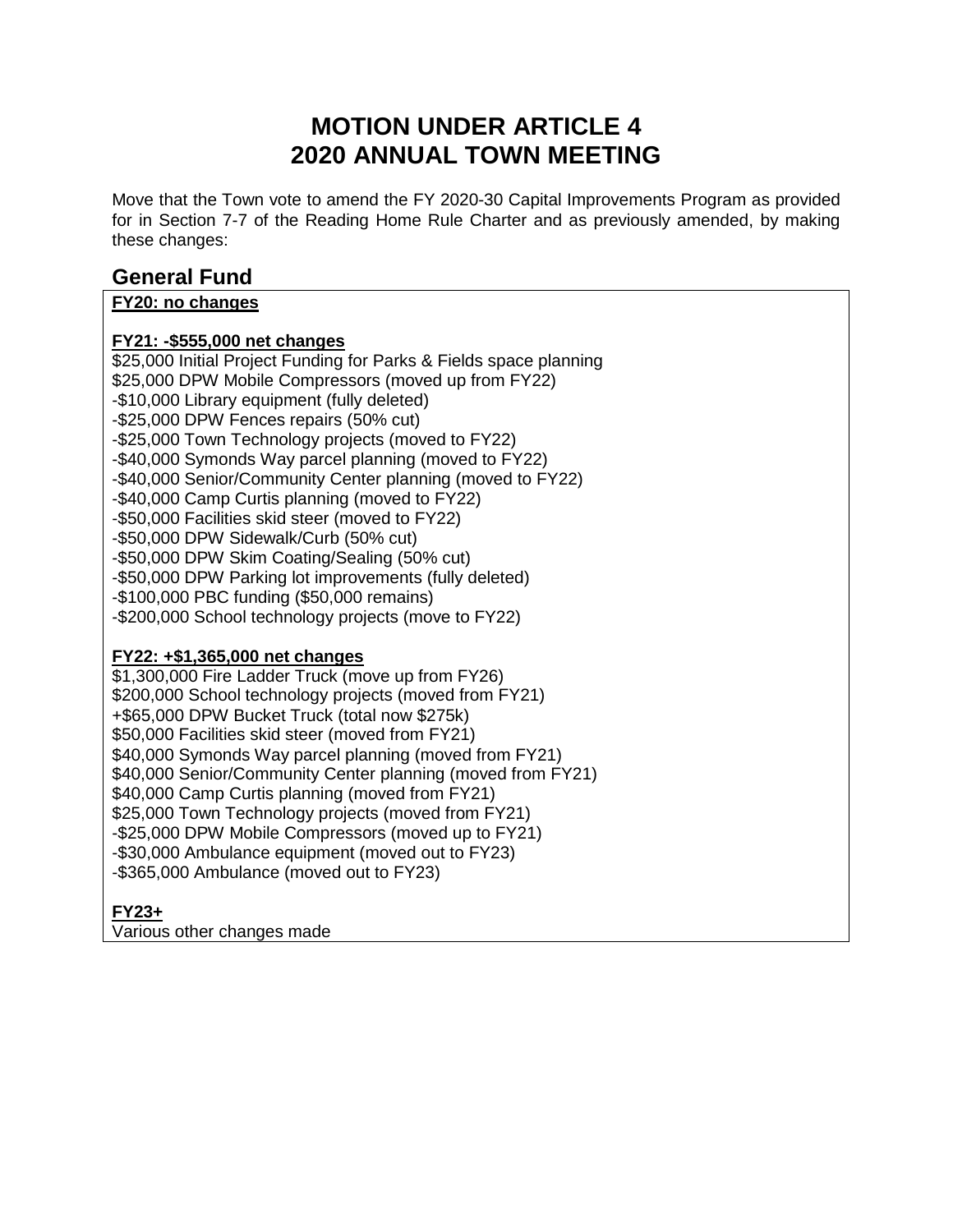### **Enterprise Funds – Water**

#### **FY20: +\$30,000**

\$30,000 unidirectional flushing program

#### **FY21: +\$560,000**

\$500,000 Downtown project design \$60,000 Replace 2003 Dump Truck (moved up from FY22)

#### **FY22: -\$60,000**

-\$60,000 Replace 2003 Dump Truck (moved up to FY21)

#### **FY23+**

Various changes made

#### **Enterprise Funds – Sewer**

#### **FY20: +\$40,000**

+\$40,000 Portable Pump (shared with Storm Water)

#### **FY21: +\$125,000**

\$100,000 Downtown project design +\$25,000 Sewer Main projects

#### **FY22: no changes**

**FY23+** Various changes made

### **Enterprise Funds – Storm Water**

### **FY20: +\$40,000**

+\$40,000 Portable Pump (shared with Sewer)

#### **FY21: no changes FY22: no changes**

**FY23+** Various changes made

Select Board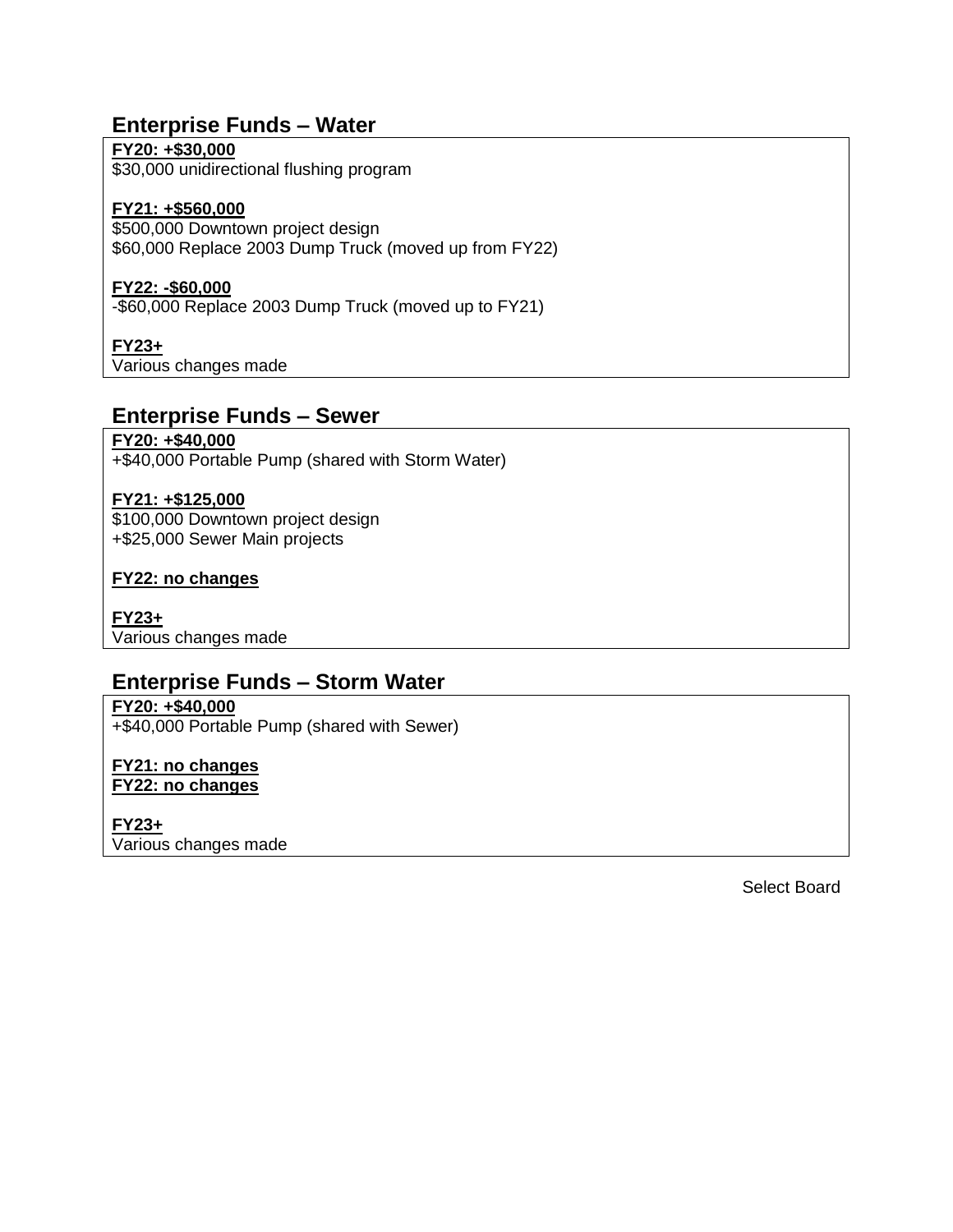## **MOTION UNDER ARTICLE 5 2020 ANNUAL TOWN MEETING**

Move that the Town vote to amend the Town's Operating Budget for the Fiscal Year commencing July 1, 2019, as adopted under Article 20 of the Annual Town Meeting of April 2, 2019 and amended under Article 4 of the Subsequent Town Meeting of November 12, 2019; and to raise and appropriate, borrow or transfer from available funds, or otherwise provide a sum or sums of money to be added to the amounts appropriated under said Article, as amended, for the operation of the Town and its government:

| <b>General Fund - Wages and Expenses</b>                         |                                            |                 |                 |  |
|------------------------------------------------------------------|--------------------------------------------|-----------------|-----------------|--|
| <b>Account Line</b>                                              | <b>Description</b>                         | <b>Decrease</b> | <b>Increase</b> |  |
|                                                                  |                                            |                 |                 |  |
| <b>Benefits</b><br><b>B99</b><br>$\frac{1}{2}$ and $\frac{1}{2}$ | Health Insurance Premiums -\$73,000        |                 | \$0             |  |
| expenses                                                         | 111F Pending Retirement (Fire) +\$73,000   |                 |                 |  |
| C99 - Capital                                                    | (\$20,000 item deleted since March)        |                 | \$0             |  |
| E99 - Vocational                                                 | Essex North (enrollment) +\$35,000         |                 | \$35,000        |  |
| <b>School Expenses</b>                                           | (new item since March)                     |                 |                 |  |
| <b>FINCOM</b><br>F99<br>$\sim$ $ \sim$                           | Covid-19 expenses (fund will be \$300,000) |                 | \$200,000       |  |
| Reserves                                                         |                                            |                 |                 |  |
| G92 - Administrative                                             | Legal services (Covid-19 & high volume)    |                 | \$60,000        |  |
| <b>Services Expenses</b>                                         |                                            |                 |                 |  |
| H91 - Public Services                                            | Support staff vacancies -\$65,000          | \$65,000        |                 |  |
| Wages                                                            |                                            |                 |                 |  |
| H91 - Public Services                                            | Outsourced professional services: \$10,000 | \$25,000        |                 |  |
| <b>Expenses</b>                                                  | Veteran's Aid -\$35,000                    |                 |                 |  |
| J91 - Public Safety                                              | Fire OT (Covid-19) +\$50,000               |                 | \$100,000       |  |
| Wages                                                            | Dispatch OT (Covid-19) +\$25,000           |                 |                 |  |
|                                                                  | Police OT (Covid-19) +\$25,000             |                 |                 |  |
| K92 - Public Works                                               | Highway Outsourced Repairs +\$50,000       |                 | \$50,000        |  |
| <b>Expenses</b>                                                  |                                            |                 |                 |  |
| L91 - Library Wages                                              | Sick/vacation buyback \$10,000             |                 | \$10,000        |  |
|                                                                  | <b>Subtotals</b>                           | \$90,000        | \$455,000       |  |
|                                                                  | <b>Net Operating Expenses</b>              |                 | \$365,000       |  |
|                                                                  | <b>From Free Cash</b>                      |                 | \$365,000       |  |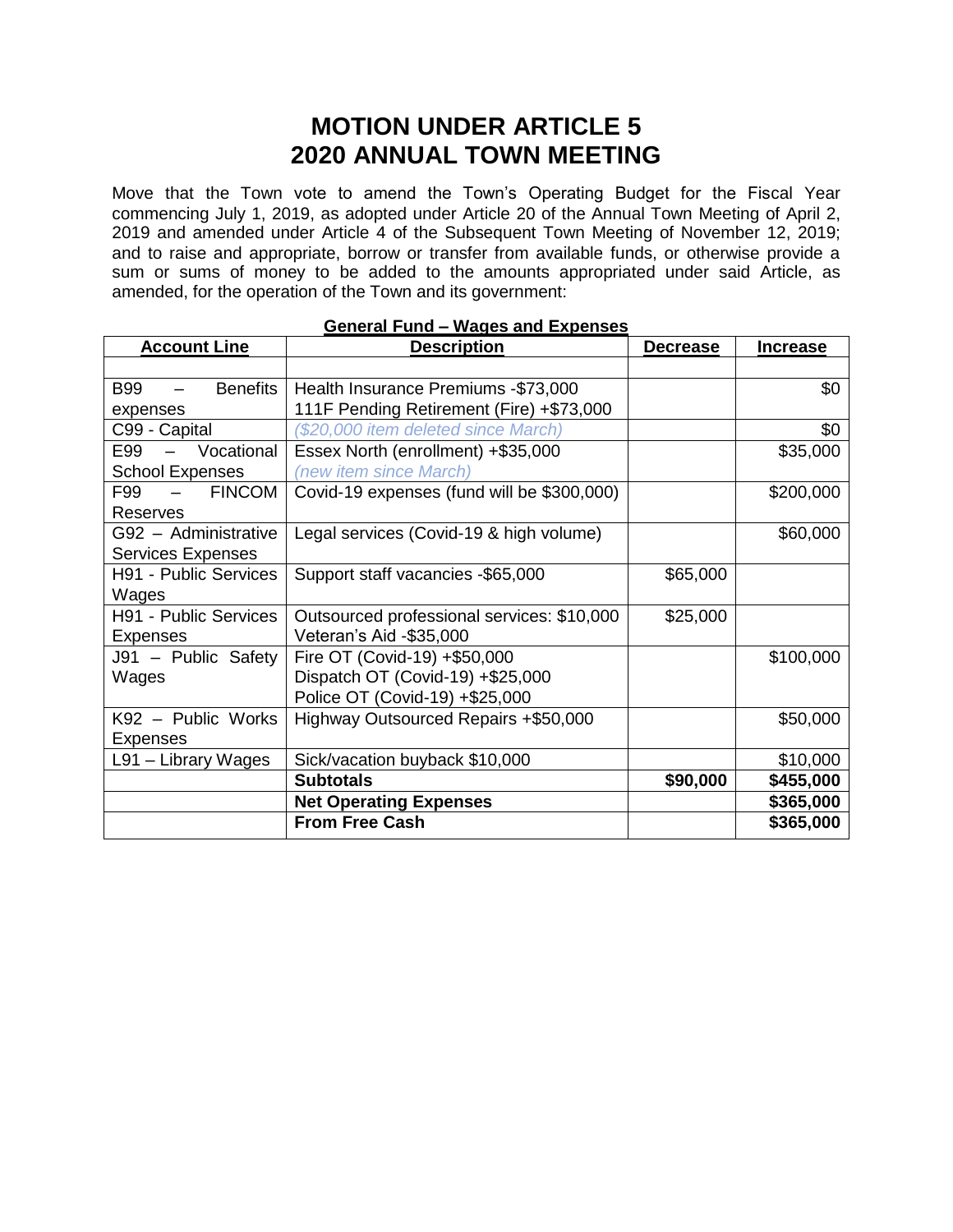| <b>Account Line</b> | <b>Description</b>                       | <b>Decrease</b> | <b>Increase</b> |
|---------------------|------------------------------------------|-----------------|-----------------|
|                     |                                          |                 |                 |
| W99 - Water EF      | \$30,000 capital (flushing)              |                 | \$82,000        |
| <b>Expenses</b>     | \$22,000 Prof Services (Auburn Tank)     |                 |                 |
|                     | \$15,000 brass fittings                  |                 |                 |
|                     | \$15,000 parts & supplies                |                 |                 |
|                     | <b>Subtotals</b>                         |                 | \$82,000        |
|                     | <b>Net Operating Expenses</b>            |                 | \$82,000        |
|                     | Possible revenue deficit (new June 12th) |                 | \$450,000       |
|                     | <b>From Water Reserves</b>               |                 | \$532,000       |
|                     |                                          |                 |                 |
| S99 - Sewer EF      | Possible revenue deficit (new June 12th) |                 | \$430,000       |
|                     | <b>From Sewer Reserves</b>               |                 | \$430,000       |

#### **Enterprise Funds – Wages and Expenses**

Finance Committee

## **MOTION UNDER ARTICLE 7 2020 ANNUAL TOWN MEETING**

Move that the Town vote to appropriate the sum **One hundred and twenty-five thousand (\$125,000)** and transfer the sum of **Seven hundred and eighty-four thousand** (**\$784,000) dollars** to the irrevocable trust for "Other Post-Employment Benefits Liabilities". The sources of these funds are: \$625,000 from the General Fund; \$55,000 Water EF; \$22,000 Sewer EF; and \$7,000 Storm Water EF.

Select Board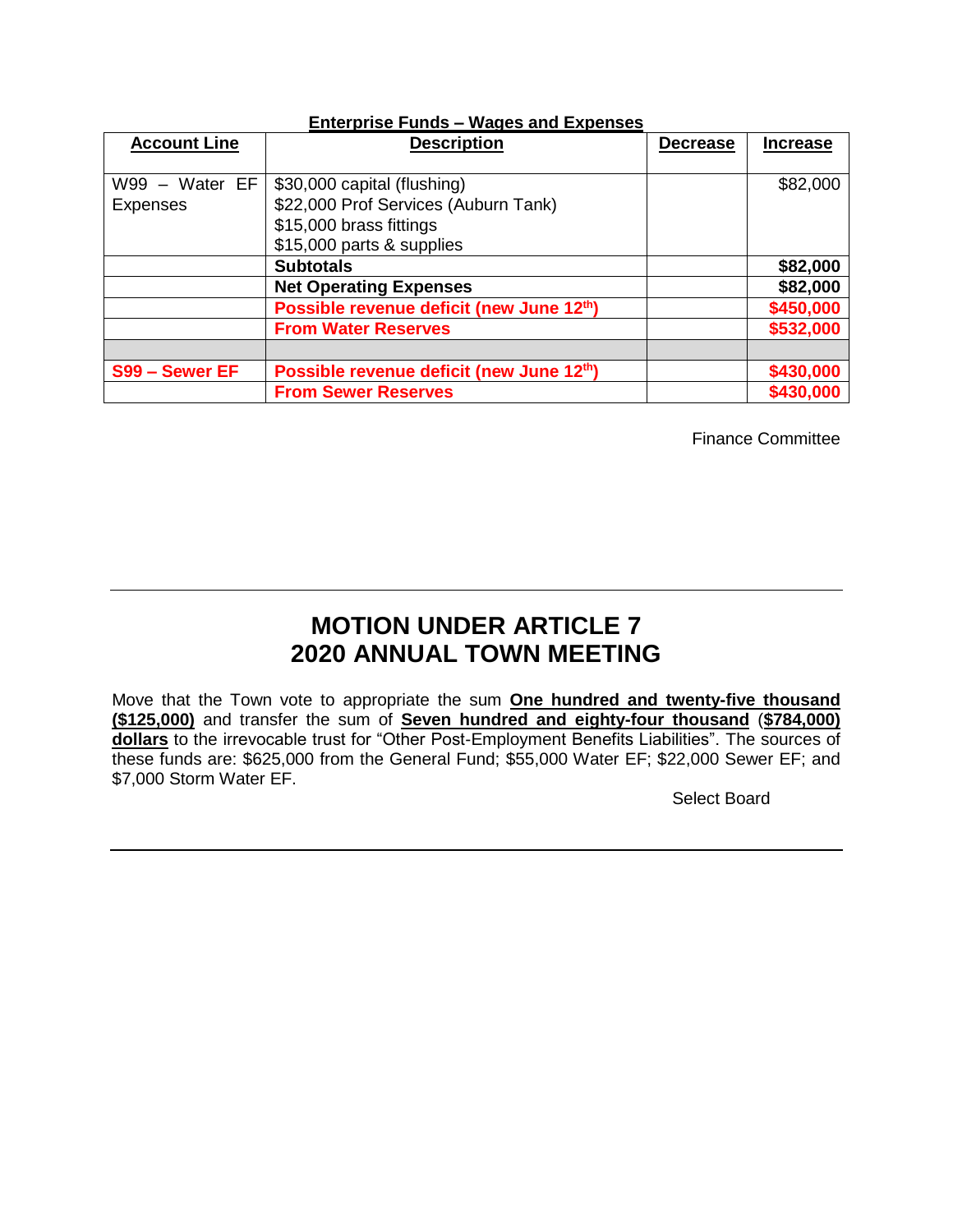## **MOTION UNDER ARTICLE 10 2020 ANNUAL TOWN MEETING**

Move that the Town vote to appropriate the sum of **Two million dollars (\$2,000,000)** for the purpose of making Sturges sewer station improvements, including the costs of consulting services, audits, plans, documents, cost estimates, bidding services and all related expenses incidental thereto and necessary in connection therewith, said sum to be expended by and under the direction of the Town Manager; and, for the purpose of meeting such appropriation, the Town Treasurer, with the approval of the Select Board, is authorized to borrow said sum in accordance with M.G.L. c. 44, §8(5), or any other enabling authority; that the Select Board, Town Manager, or any other agency or official of the Town, is authorized to apply for a grant or grants, to be used to defray the cost of all, or any part of, said project; and that Town Manager is authorized to enter into any and all contracts and agreements as may be necessary to carry out the purposes of this Article. Any premium received upon the sale of any bonds or notes approved by this vote, less any such premium applied to the payment of the costs of issuance of such bonds or notes, may be applied to the payment of costs approved by this vote in accordance with M.G.L. c. 44, §20, thereby reducing the amount authorized to be borrowed to pay such costs by a like amount.

Select Board

## **MOTION UNDER ARTICLE 16 2020 ANNUAL TOWN MEETING**

Move that the Town vote to accept and expend such sum of money as may be available to the Town pursuant to Chapter 90, Section 34 of the Massachusetts General Laws as reimbursement for the costs of repair, construction, maintenance or preservation of the Town's roads and bridges and other related costs that qualify under the State Aid Highway Guidelines adopted by the Massachusetts Department of Transportation; and to authorize the Town Treasurer, with the approval of the Select Board, to borrow said sum in anticipation of such reimbursement, in accordance with Chapter 44, Section 6 of the Massachusetts General Laws.

Select Board

## **MOTION UNDER ARTICLE 17 2020 ANNUAL TOWN MEETING**

See BUDGET MOTIONS handout.

Finance Committee